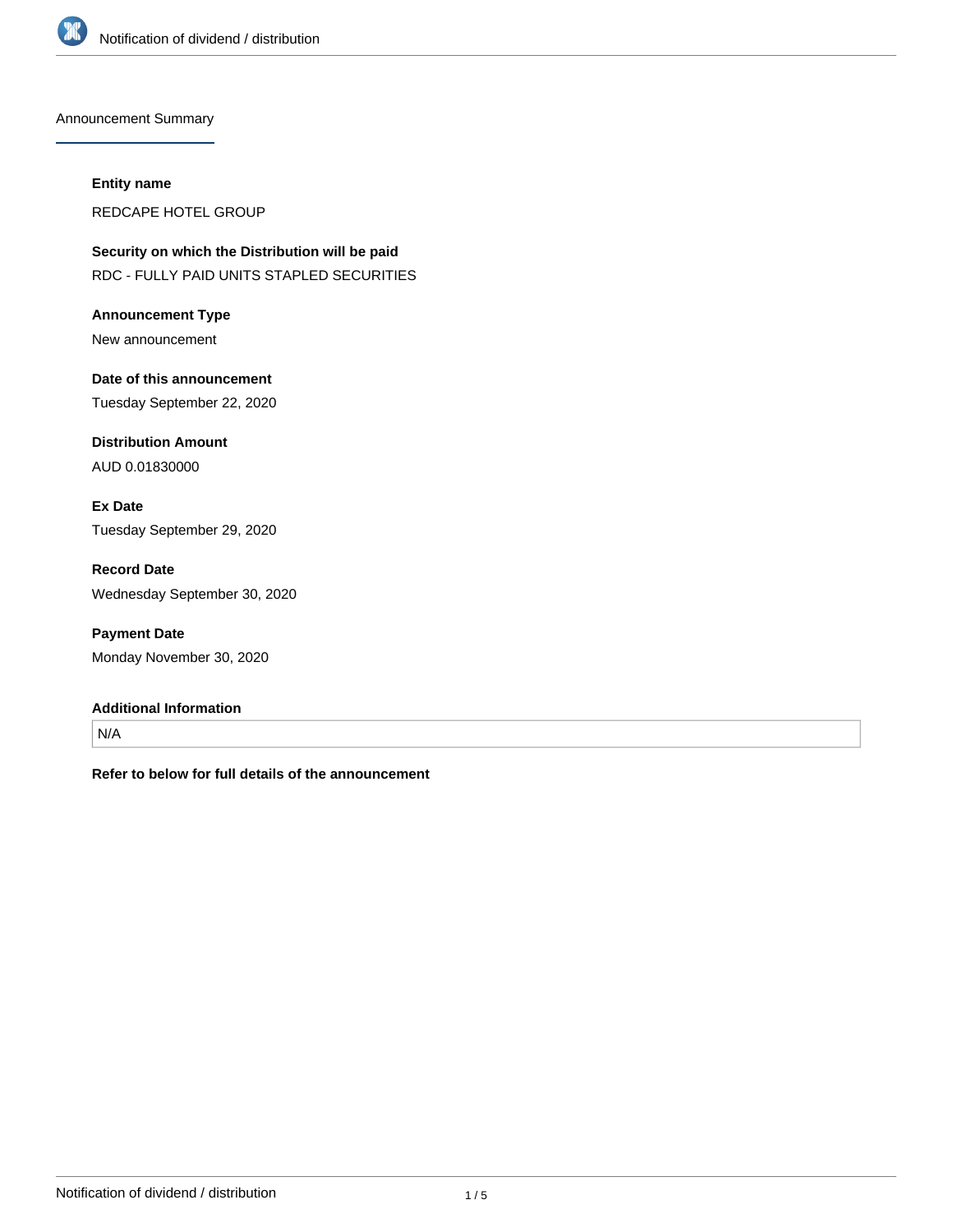

Announcement Details

Part 1 - Entity and announcement details

### **1.1 Name of +Entity**

REDCAPE HOTEL GROUP

# **1.2 Registered Number Type** other

**Registration Number**

REDCAPE HOTEL GROUP comprising of Redcape Hotel Trust I (ARSN 629 354 614) and Redcape Hotel Trust II (ARSN 629 354 696)

# **1.3 ASX issuer code** RDC

#### **1.4 The announcement is** New announcement

**1.5 Date of this announcement**

Tuesday September 22, 2020

# **1.6 ASX +Security Code** RDC

**ASX +Security Description** FULLY PAID UNITS STAPLED SECURITIES

Part 2A - All dividends/distributions basic details

#### **2A.1 Type of dividend/distribution C** Ordinary

### **2A.2 The Dividend/distribution:**

relates to a period of one quarter

# **2A.3 The dividend/distribution relates to the financial reporting or payment period ending ended/ending (date)**

Wednesday September 30, 2020

## **2A.4 +Record Date**

Wednesday September 30, 2020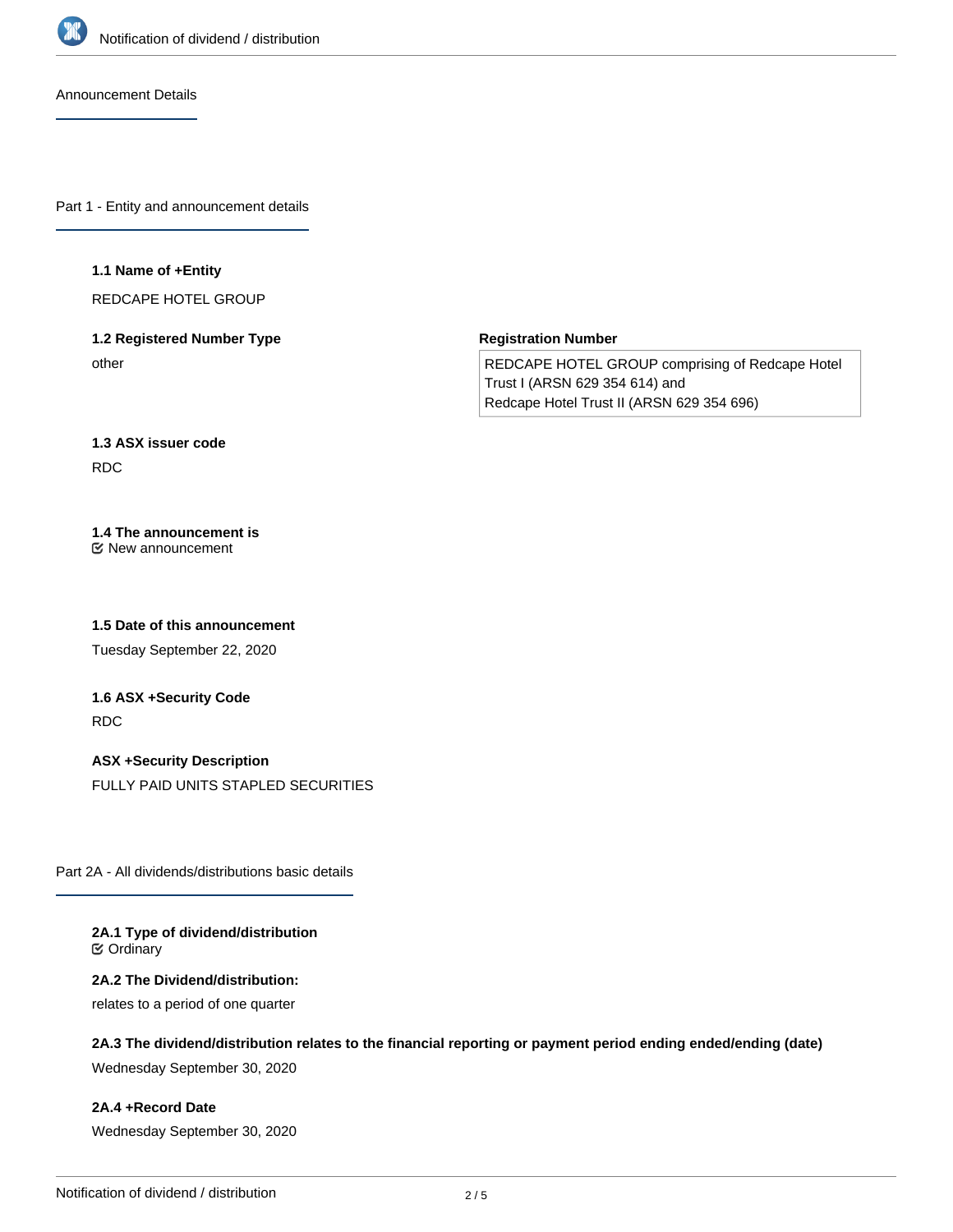# **2A.5 Ex Date**

Tuesday September 29, 2020

#### **2A.6 Payment Date**

Monday November 30, 2020

**2A.7 Are any of the below approvals required for the dividend/distribution before business day 0 of the timetable?**

- **•** Security holder approval
- **Court approval**
- **Lodgement of court order with +ASIC**
- **ACCC approval**
- **FIRB approval**
- **Another approval/condition external to the entity required before business day 0 of the timetable for the dividend/distribution.**

No

**2A.8 Currency in which the dividend/distribution is made ("primary currency")**

AUD - Australian Dollar

**2A.9 Total dividend/distribution payment amount per +security (in primary currency) for all dividends/distributions notified in this form Estimated or Actual?** Actual

AUD 0.01830000

**2A.10 Does the entity have arrangements relating to the currency in which the dividend/distribution is paid to securityholders that it wishes to disclose to the market?** No

**2A.11 Does the entity have a securities plan for dividends/distributions on this +security?** We have a Dividend/Distribution Reinvestment Plan (DRP)

**2A.11a If the +entity has a DRP, is the DRP applicable to this dividend/distribution?** No

**2A.12 Does the +entity have tax component information apart from franking?** Yes

Part 3A - Ordinary dividend/distribution

| 3A.1 Is the ordinary dividend/distribution estimated at<br>this time? | 3A.1a Ordinary dividend/distribution estimated amount<br>per +security |  |
|-----------------------------------------------------------------------|------------------------------------------------------------------------|--|
| tiX No                                                                | AUD                                                                    |  |
|                                                                       |                                                                        |  |
| 3A.1b Ordinary Dividend/distribution amount per<br>security           |                                                                        |  |

AUD 0.01830000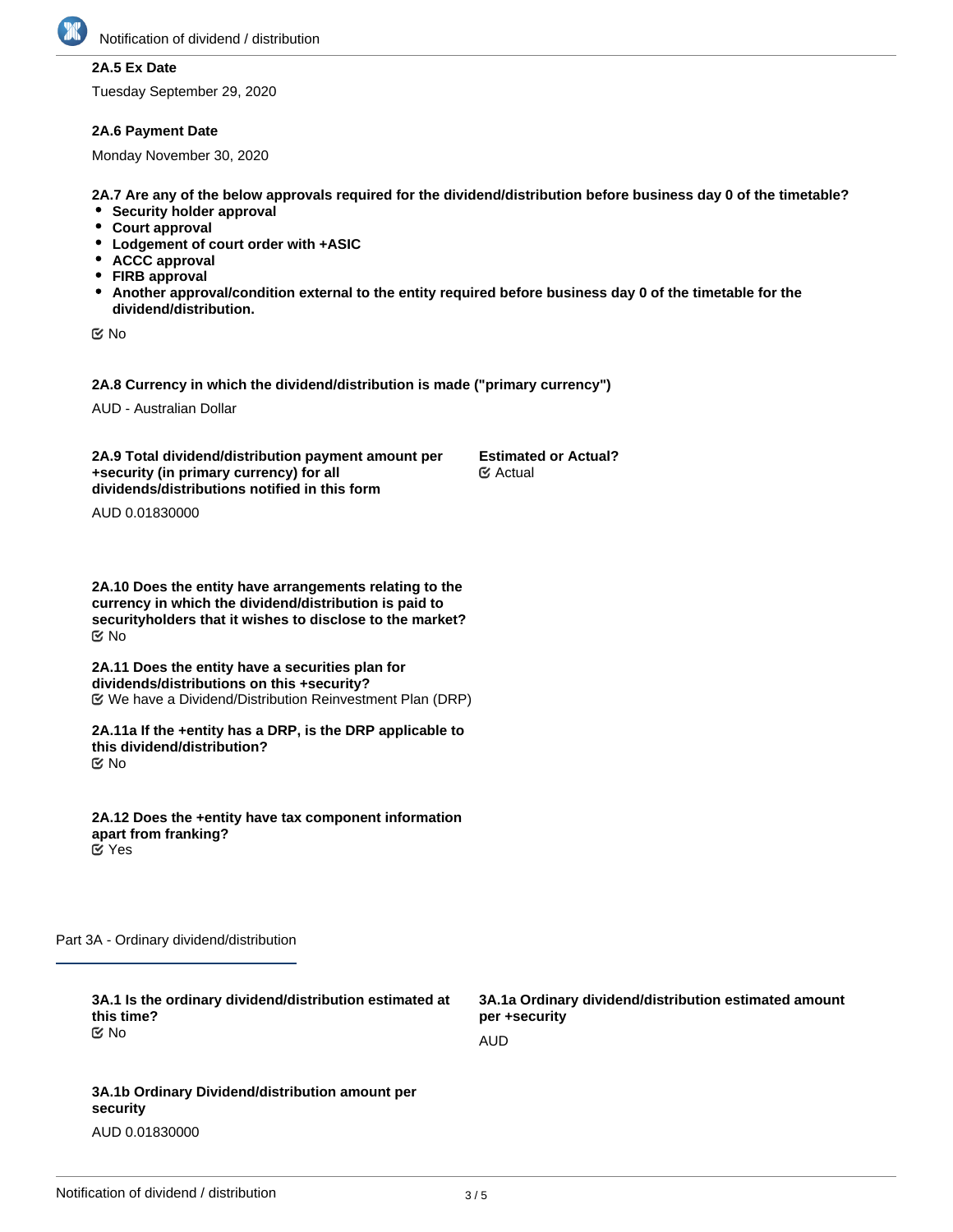

| 3A.2 Is the ordinary dividend/distribution franked? |  |
|-----------------------------------------------------|--|
| ା ⊠                                                 |  |

**3A.3 Percentage of ordinary dividend/distribution that is franked**

0.0000 %

**3A.4 Ordinary dividend/distribution franked amount per +security**

AUD 0.00000000

**3A.6 Ordinary dividend/distribution unfranked amount per +security excluding conduit foreign income amount**

AUD 0.01830000

**3A.7 Ordinary dividend/distribution conduit foreign income amount per security**

AUD 0.00000000

Part 3E - Other - distribution components / tax

### **3E.1 Please indicate where and when information about tax components can be obtained (you may enter a url).**

The components of the distribution will be available at <https://www.redcape.com.au/investor-centre/distributions/>in November 2020.

3E.2 Please indicate the following information if applicable. (Refer Annual Investment Income Report specification for further information)

| <b>Field Name</b>                                                        | AIIR Specification Reference Value |          | Estimated/Actual    |
|--------------------------------------------------------------------------|------------------------------------|----------|---------------------|
| Interest                                                                 | 9.79                               | 0.000000 | <b></b> ∉ Estimated |
| Unfranked dividends not<br>declared to be conduit foreign 9.80<br>income |                                    | 0.000000 | <b></b> ∉ Estimated |
| Unfranked dividends declared 9.81<br>to be conduit foreign income        |                                    | 0.000000 | <b></b> ∉ Estimated |
| Assessable foreign source<br>income                                      | 9.91                               | 0.000000 | <b></b> ∉ Estimated |
| Tax-free amounts                                                         | 9.96                               | 0.000000 | <b></b> ∉ Estimated |
| Tax-deferred amounts                                                     | 9.97                               | 0.000900 | <b></b> ∉ Estimated |
| Managed investment trust<br>fund payments                                | 9.105                              | 0.017400 | <b></b> ∉ Estimated |
| Franked distributions from<br>trusts                                     | 9.120                              | 0.000000 | <b></b> ∉ Estimated |
| Gross cash distribution                                                  | 9.121                              | 0.018300 | <b></b> ∉ Estimated |

**3A.5 Percentage amount of dividend which is unfranked** 100.0000 %